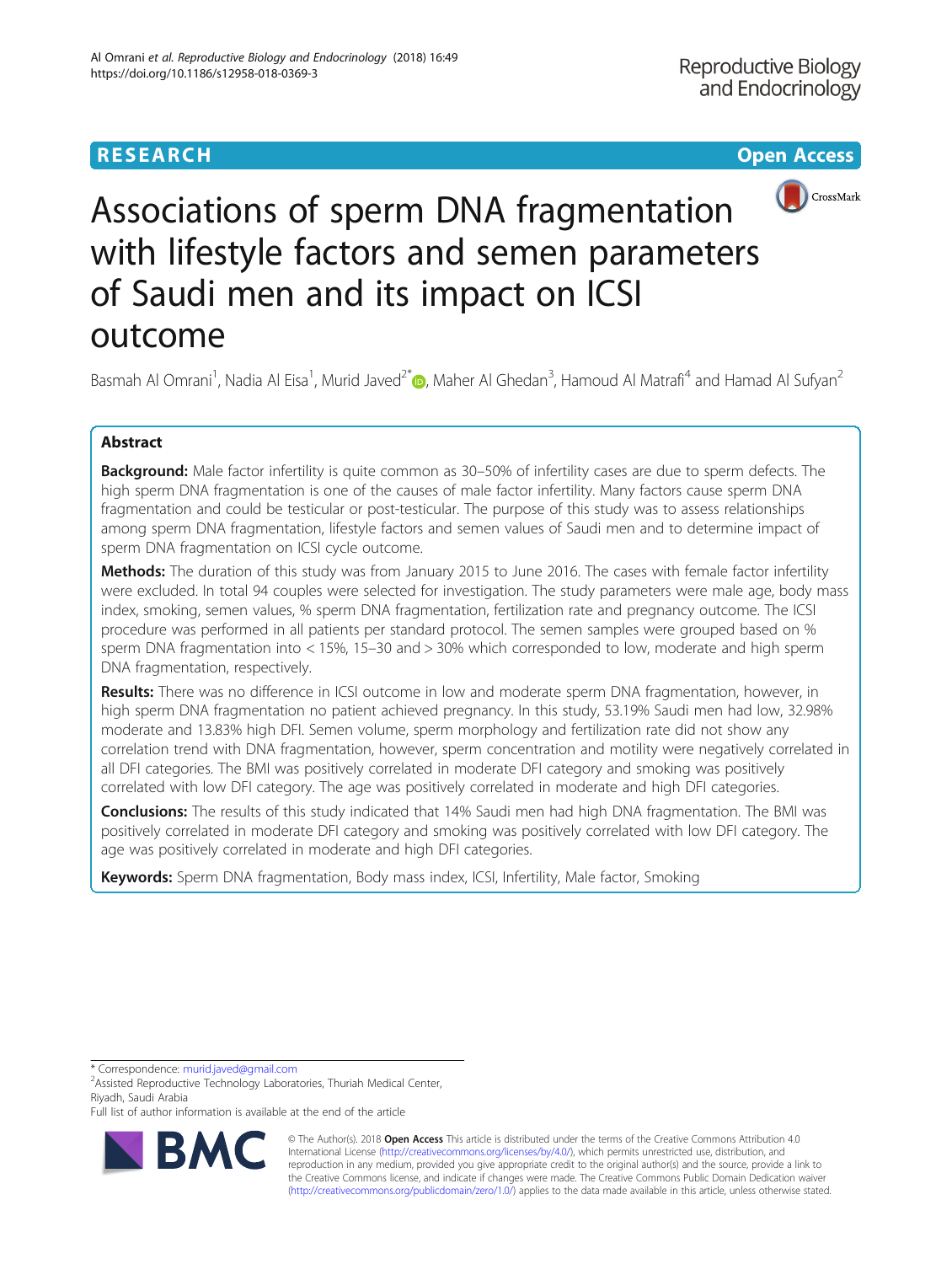# Background

Infertility is failure to achieve a clinical pregnancy after 12 months or more of regular unprotected sexual intercourse  $[1]$  $[1]$ . It is a common problem, with recent publications quoting a 9 to 18% prevalence in the general population [[2\]](#page-4-0). It may be due to male or female factors or unexplained where after an elaborate workup no apparent reason for infertility is found [[3\]](#page-4-0). About 30–50% of infertility cases are attributed to sperm defects [[4,](#page-4-0) [5](#page-4-0)]. Defective sperm conditions include very low sperm concentration, inadequate sperm motility and morphological abnormalities. The percentage of cells exhibiting fragmented DNA is represented by the DNA fragmentation index (DFI) [[6\]](#page-4-0). The infertile males are found to have a higher percentage of sperm with defective DNA than fertile controls [[7](#page-4-0)–[9\]](#page-4-0). Therefore, DFI is recommended as an appealing fertility predictive element [\[10](#page-4-0)–[12\]](#page-4-0).

The causes of sperm DNA damage are numerous, of complex nature and could be testicular or post-testicular [[13\]](#page-4-0). These may include defects in spermatogenesis (e.g., genetic or developmental abnormalities) and testicular or post-testicular injury (e.g., gonadotoxins, hyperthermia, oxidants, and endocrine abnormalities). It has been suggested that protamine deficiency (with consequent aberrant chromatin remodeling), reactive oxygen species and abortive apoptosis may be responsible for sperm DNA damage [[14\]](#page-4-0).

Lifestyle factors like increased body mass index (BMI) [[15\]](#page-4-0), scrotal hyperthermia  $[16, 17]$  $[16, 17]$  $[16, 17]$  $[16, 17]$  $[16, 17]$  and smoking  $[18]$  $[18]$  $[18]$ increase DFI. An increased risk of cancer in offspring from fathers with increased level of DFI because of smoking has been reported [\[19\]](#page-5-0).

Intracytoplasmic sperm injection (ICSI) made a paradigm shift of male infertility treatment. It is recommended even in couples with high level of DFI. The Sperm Chromatin Dispersion (SCD) assay is a validated procedure for assessment of DFI [\[20](#page-5-0)]. The DFI has been demonstrated to affect naturally induced pregnancy [[21](#page-5-0), [22\]](#page-5-0) or pregnancy through ART. Furthermore, the high level of DFI  $(\geq 27\%)$  has been shown to reduce fertility after ART procedure [\[23\]](#page-5-0). The objectives of this study were to determine the level of DFI in Saudi men, to see its impact on ICSI outcome and to evaluate its correlations with lifestyle factors (age, body mass index and smoking) and semen parameters.

# Methods

We retrospectively conducted a systematic review of data from 94 Saudi men tested for sperm DNA fragmentation by SCD assay before undergoing ICSI from Jan 2015 to June 2016 at an infertility clinic in Riyadh, Saudi Arabia. The cases with female factor infertility were excluded. In total 94 couples were selected for investigation. The study parameters were sperm DFI, semen values, male age, BMI, smoking, fertilization and pregnancy rate. The semen samples were divided into following categories based on DFI: < 15%, 15–30% and > 30, which corresponded to low, moderate and high DFI. Thuriah institutional review board approved this study.

#### Semen analysis

The patients were instructed to abstain for 3–5 days before providing semen sample by masturbation. After complete liquefaction, semen volume (mL), sperm concentration (10<sup>6</sup> /mL), motility (%) and presence of round sperm  $(10^6/\text{ml})$  were determined. The percent morphology was assessed from a stained smear under 100× oil immersion objective by analysing 200 spermatozoa. The sample was considered normal if it had 1.5–6 ml volume,  $\geq$  15 million/mL sperm concentration,  $\geq 40\%$  progressive motility and  $\geq 4\%$ normal morphology.

#### Sperm chromatin dispersion assay

The SCD assay was conducted using Halosperm G2® kit (Halotech®, Spain). At least 300 spermatozoa were scored under an inverted bright-field microscope for each sample. The normal sperm without fragmented DNA showed big or medium size halo and the sperm with fragmented or degraded DNA showed no halo.

#### Ovarian stimulation, ICSI and embryo culture

Ovarian stimulation in female partner was achieved using agonist or antagonist protocol. Oocytes were collected 36 h post hCG injection. Oocyte denudation and ICSI were performed per standard procedure [[24\]](#page-5-0). On the day of egg collection, the male partner was asked to produce semen sample which was processed for ICSI. The fertilization was checked 16–18 h post-ICSI. Presence of 2 pronuclei and two polar bodies were recognized as normal fertilization. Oocytes without obvious pronuclei were considered unfertilized. Oocytes with a single pronucleus or more than two pronuclei were considered abnormal fertilization and not included in the study. Embryos were cultured in an atmosphere of 6%  $CO<sub>2</sub>$  in air. Morphological assessment of each embryo was performed daily based on % cytoplasmic fragmentation. Embryos were graded on a scale of 1 to 5 where 1 was considered the best grade with 10% or less fragmentation. Embryo transfer was performed on day 3. Per our clinic policy; 2 embryos were transferred in patients less than 35 yrs., 3 embryos in patients from 36 to 39 yrs. and 4 embryos in patients 40 yrs. or more. The extra embryos were cryopreserved for subsequent embryo transfers. Biochemical pregnancy rate was calculated based on βhCG test 14 days post oocyte retrieval.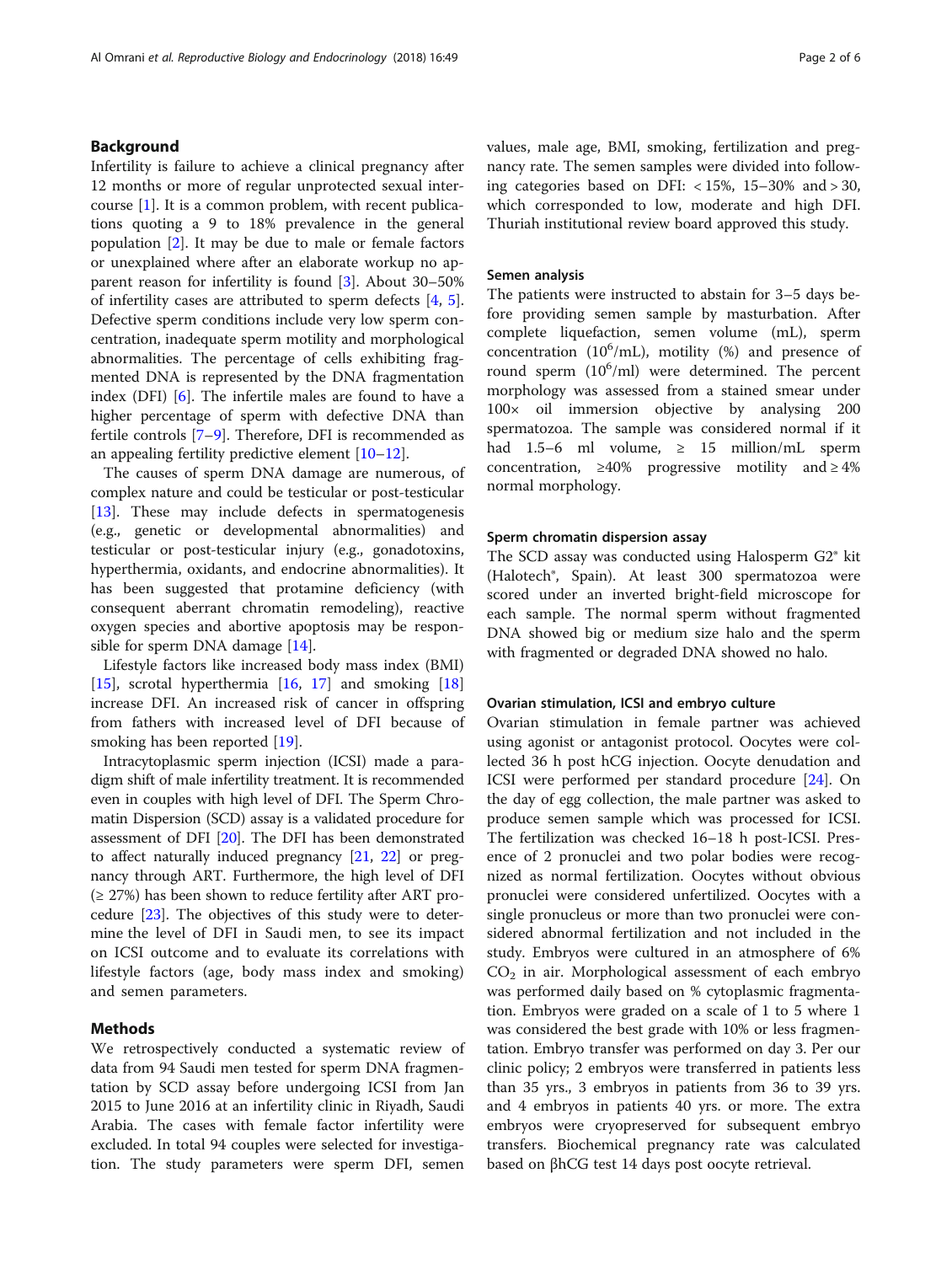#### Statistical analysis

The data were analyzed by Statistical Package for Social Sciences (SPSS), Version 23. The main dependent variable in this study was ICSI cycle outcome (successful or unsuccessful). Descriptive statistics were used to calculate mean, medians, maximum and minimum for age, male BMI, semen volume, sperm concentration, sperm motility and morphology. The DFI was categorized into < 15%, 15–30% and > 30, which corresponded to low, moderate and high DFI. The independent t-test was used to detect the difference between two independent groups of ICSI, while Mann-Whitney test was used to assess the significant differences of non-parametric continuous variables (such as semen parameters). Chisquare test was used to assess the significant difference between categorical variables. Pearson's correlation was used to assess the strength and significance of association between parametric variables, while Spearman's correlations were used in non-parametric variables. The degree of association was represented by the correlation coefficient and a statistically significant difference was detected when  $P < 0.05$ .

### Results

From 94 men, 53.19% had low, 32.98% moderate and 13. 83% high DFI. The Mean ± SD values for low, moderate and high groups were; 10.46 ± 3.31, 20.80 ± 4.68 and 38.  $54 \pm 10.14$ %, respectively (Table 1). The distribution of DFI in Saudi sub-fertile men undergoing successful and unsuccessful ICSI treatment is presented in Table [2](#page-3-0). The patients in successful group were those who achieved pregnancy in ICSI cycle. The number of embryos transferred in each group were similar. The indication was male factor infertility. There was no significant difference in ICSI outcomes in low  $(P = 0.597)$  and moderate  $(P = 0.235)$  DFI categories. In the high DFI category, no patient achieved pregnancy. There were non significant differences between successful and non-successful ICSI groups in regards to the semen parameters. Similarly, there were non significant differences between these two ICSI groups in regards to the age, BMI, and smoking (Table [3\)](#page-3-0).

Table 1 Sperm DNA fragmentation categories in Saudi subfertile men undergoing ICSI ( $n = 94$ )

| Category                      | Number (%) | Mean $\pm$ SD   | Median | Range          |
|-------------------------------|------------|-----------------|--------|----------------|
| Low DEL<br>$(< 15\%)$         | 50 (53.19) | $10.46 + 3.31$  | 1094   | $2.57 - 14.90$ |
| Moderate DFI<br>$(15 - 30\%)$ | 31 (32.98) | $20.80 + 4.68$  | 19.80  | 15.28-29.73    |
| High DFI<br>$(>30\%)$         | 13 (13.83) | $38.54 + 10.14$ | 3443   | 31.16-67.75    |

Values are given as number, Mean ± SD, Median and Range

The correlations between DFI categories, semen parameters and lifestyle factors are given in Table [4](#page-4-0). Semen volume, sperm morphology and fertilization rate did not show any correlation trend with DNA fragmentation; however, sperm concentration and motility were negatively correlated in all DFI categories. The BMI was positively correlated in moderate DFI category and smoking was positively correlated with low DFI category. The age was positively correlated in moderate and high DFI categories.

# **Discussion**

In this study, the lowest DFI value was 2.57% and the highest 67.75% in 94 Saudi men tested. In 53% men, the DFI value was  $10.46 \pm 3.31\%$ . In the moderate and high DFI groups, these values were  $20.80 \pm 4.68\%$  and  $38.54 \pm$ 10.14%, respectively. In the high DFI group no pregnancy was achieved. The DFI has been related to fertility potential [\[21](#page-5-0)]. The DFI values are significantly higher in infertile as compared to those in fertile group [[25\]](#page-5-0). A significant inverse correlation was established between DNA fragmentation and sperm concentration, total count, progressive motility (rapid and total) and normal morphology in subfertile and infertile men ( $p < 0.05$ ) as compared to in fertile group [\[26\]](#page-5-0) Normozoospermic men exhibited lower levels of DNA fragmentation than non-normozoospermic men. Therefore, it was suggested that DNA fragmentation testing and traditional semen analysis should be considered as complementary diagnostic tools in a comprehensive evaluation of male infertility [\[27\]](#page-5-0).

In our study, the mean DFI value for high DFI group was 38.54% using the SCD assay. The DFI of ≥30% by SCD is considered of poor fertility potential. The other most commonly used techniques to assess sperm DNA integrity are the TUNEL, Comet and Sperm Chromatin Structural Assay (SCSA). A threshold value of 30% DFI was reported for SCSA for IVF/ICSI cases and 20% for the TUNEL assay, although IVF and ICSI term pregnancies have been reported even with semen samples with much higher DFI values [\[28\]](#page-5-0). The oocytes and early embryos have the ability to repair sperm DNA damage, with the effect of such damage being dependent on the extent of chromatin damage and the capacity of oocytes to make repairs. This suggests that when sperm has extensively damaged DNA, the capacity of the oocyte to repair damaged DNA might be exceeded and high DFI > 30% may be incompatible with pregnancy [[29\]](#page-5-0) in couples with poor oocyte quality.

In the present study, fertilization rate was not different in DFI categories of Saudi men. This finding is in agreement with other studies [\[30](#page-5-0)–[32](#page-5-0)]. However, one study found significant association between DFI and fertilization rate [[10\]](#page-4-0) which could most likely be due to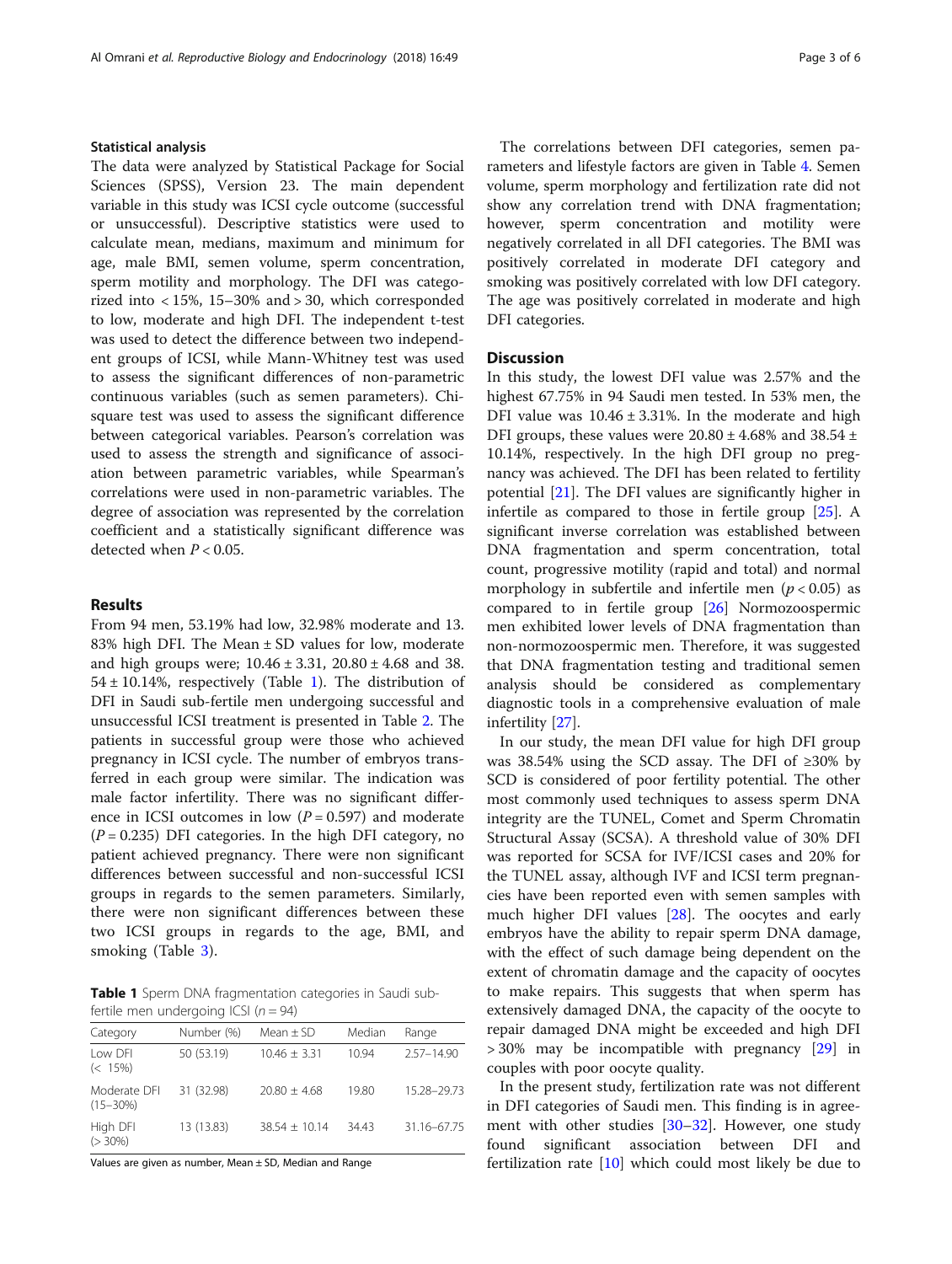| Category     |     | Values in Successful ICSI |        |     | Values in Unsuccessful ICSI |        |       |
|--------------|-----|---------------------------|--------|-----|-----------------------------|--------|-------|
|              | No. | $Mean + SD$               | Median | No. | Mean $\pm$ SD               | Median |       |
| $DFI < 15\%$ |     | $9.83 \pm 3.58$           | 10.67  | 43  | $10.55 + 3.29$              | 11.21  | 0.597 |
| DFI 15-30%   |     | $19.09 + 3.78$            | 17.47  | 20  | $21.73 + 4.93$              | 21.75  | 0.135 |
| DFI > 30%    |     |                           |        | 3   | $38.54 + 10.14$             | 34.43  | -     |

<span id="page-3-0"></span>**Table 2** The distribution of DFI in Saudi sub-fertile men undergoing successful and unsuccessful ICSI treatment ( $n = 94$ )

Values are given as Mean ± SD and Median. The independent t-test and Chi square were used to compare groups

differences in the oocyte quality because the number of metaphase II oocytes and embryo quality are important factors affecting ICSI outcome. In this study, female age was  $33 \pm 5.7$  yrs. The number of mature oocytes was  $10.6 \pm 7.5$  and oocyte quality was similar in all groups as cases with female factor infertility were excluded.

The sperm DNA fragmentation has been attributed to a variety of intrinsic and extrinsic factors which could be of genetic or environmental origin. Majority of marriages in Saudi population happen in closely related individuals thereby causing some genetic concerns. Among the genetic factors, variations and polymorphisms in genes playing roles in genome integrity have been implicated in an increased risk of sperm DNA fragmentation. The chromosomal structural rearrangements, such as reciprocal translocations are associated with increased DNA damage in infertile men [\[33](#page-5-0)]. Analysis of genetic reasons of DNA fragmentation is beyond the scope of this study. A future study addressing this concern is direly needed.

Human sperm DNA is tightly packed. The condensation of nuclear chromatin takes place during the last stages of spermiogenesis and epididymal transport. A few important biochemical changes take place such as the replacement of lysine-rich histones with argininerich protamines. At the same time, bisulfidic bonds are formed between cysteine residues. In these ways, the nuclear chromatin is tightly packed to protect it from

natural and chemical damaging factors. Abnormalities in sperm chromatin condensation may results in increased sperm DNA fragmentation [[34\]](#page-5-0).

This study found that age was significantly positively correlated with moderate and high DFI. This is consistent with an earlier study [[35](#page-5-0)], which aimed to assess the outcomes of ICSI in patients with high DNA fragmentation. It found that male with high and moderate DFI were significantly older than those with the low DFI. This is in disagreement with another study [\[29\]](#page-5-0) in which there was no significant difference when DFI in males above and below the median age was compared. This non-significant result could be attributed to the life style and young age of included males where maximum age was 48 years, while in the current study the male age reached 55 years.

Among the environmental factors, BMI, smoking and heat to the scrotum are major factors causing DNA fragmentation. In the present study, BMI was significantly correlated with the moderate and total DFI categories. This is in agreement with a study conducted in USA [[36\]](#page-5-0), where multiple linear regression detected a significant association between obesity and sperm DNA fragmentation. It found men with BMI higher than 25 to have less DNA integrity, thus, patients should be advised to reduce their body weight in order to achieve maximum possible fertility. This is inconsistent with the

| Parameter                     |     | Values in Successful ICSI |               |     | Values in Unsuccessful ICSI |            |       |
|-------------------------------|-----|---------------------------|---------------|-----|-----------------------------|------------|-------|
|                               | No. | Mean $\pm$ SD             | Range         | No. | Mean $\pm$ SD               | Range      |       |
| Male age 23-36 yrs            | 12  | $32.75 \pm 2.80$          | $28 - 36$     | 41  | $32.56 \pm 2.67$            | $25 - 36$  | 0.83  |
| Male age 37-57 yrs            | 6   | $42.17 \pm 3.19$          | $37 - 45$     | 35  | $44.43 \pm 5.39$            | $37 - 55$  | 0.32  |
| $BM = < 30$ Kg/m <sup>2</sup> | 17  | $22.65 \pm 1.93$          | $19.4 - 26.7$ | 64  | $23.89 \pm 2.61$            | $19 - 30$  | 0.48  |
| $BMI = 30 Kq/m2$              |     | 32.0                      |               | 12  | $32.44 \pm 2.35$            | $30 - 36$  |       |
| Smoker                        | 8   |                           |               | 34  |                             |            | 0.078 |
| Non-smoker                    | 10  |                           |               | 42  |                             |            |       |
| Semen Variables               |     |                           |               |     |                             |            |       |
| Volume (mL)                   | 18  | $2.72 \pm 1.15$           | $0.5 - 5$     | 79  | $2.86 \pm 1.13$             | $0.2 - 6$  | 0.154 |
| Conc. $(10^6$ /mL)            | 18  | $67.94 \pm 74.64$         | $18 - 350$    | 79  | $64.13 \pm 43.61$           | $15 - 200$ | 0.628 |
| Prog motility (%)             | 18  | $50.16 \pm 10.55$         | $40 - 80$     | 79  | $49.32 \pm 9.19$            | $38 - 76$  | 0.776 |
| Abn. Morphology (%)           | 18  | $94.11 \pm 3.32$          | $88 - 98$     | 79  | $89.63 \pm 11.09$           | $15 - 98$  | 0.095 |

Table 3 The distribution of social and semen characteristics of Saudi sub-fertile men undergoing successful or unsuccessful ICSI treatment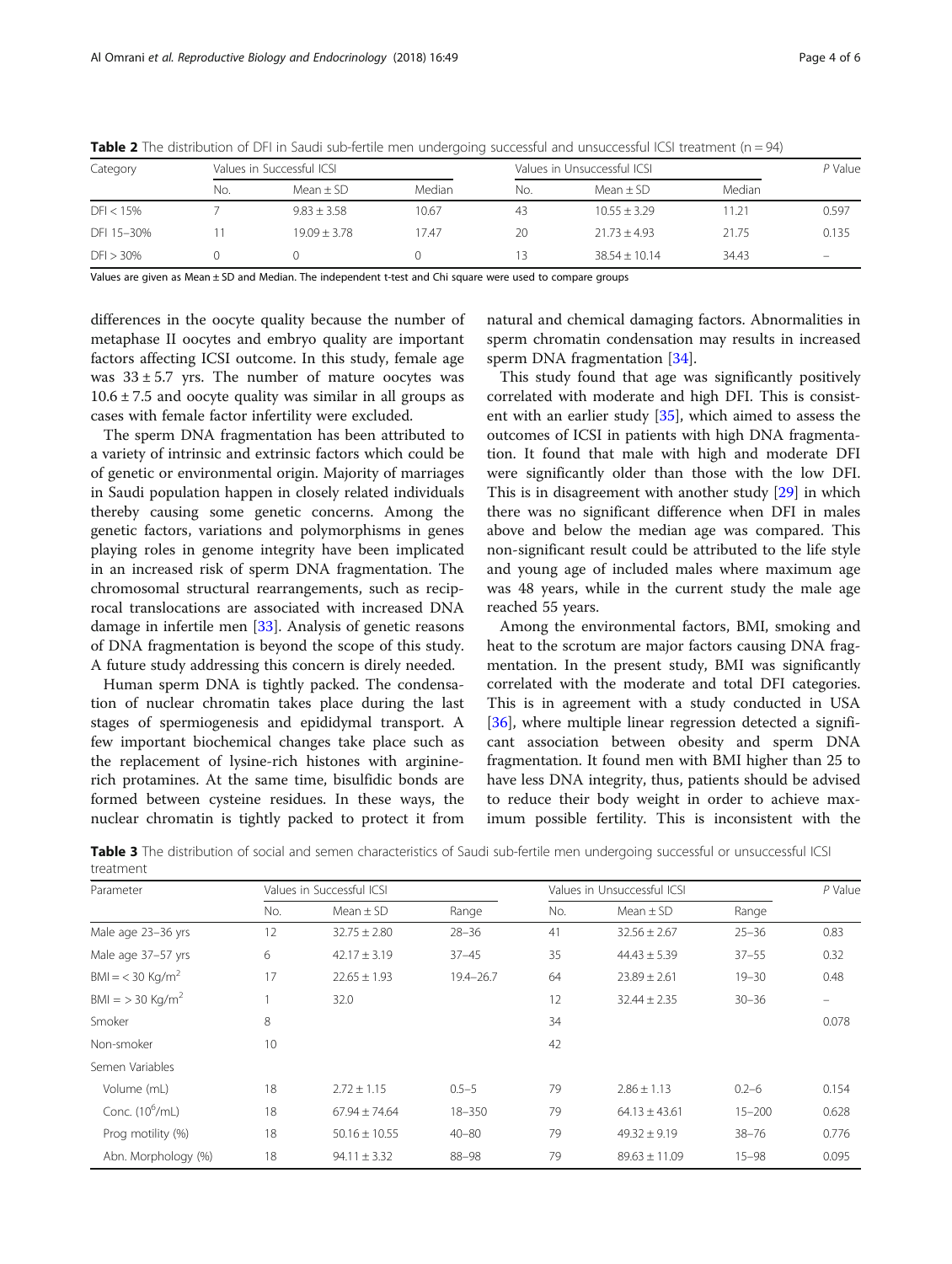<span id="page-4-0"></span>Table 4 The correlations between sperm DFI, semen parameters, fertilization rate and lifestyle factors of the sub fertile men

|                                  | DFI% (P value)      |                      |                   |  |  |
|----------------------------------|---------------------|----------------------|-------------------|--|--|
| Characteristics                  | < 15                | $15 - 30$            | > 30              |  |  |
| Semen Volume (mL)                | $-0.06(0.68)$       | 0.209(0.258)         | 0.18(0.556)       |  |  |
| Sperm Con. (10 <sup>6</sup> /mL) | $-0.02$ (0.88)      | $-0.133(0.475)$      | $-0.009(0.976)$   |  |  |
| Progressive Motility (%)         | $-0.36(0.008)^{**}$ | $-0.334(0.06)$       | $-0.334(0.264)$   |  |  |
| Sperm Morphology (%)             | $-0.096(0.509)$     | $-0.018(0.925)$      | 0.198(0.517)      |  |  |
| Fertilization Rate (%)           | $-0.022(0.878)$     | 0.05(0.790)          | 0.497(0.084)      |  |  |
| Age (Yrs.)                       | $-0.273(0.366)$     | $0.603$ $(0.001)$ ** | $0.548$ (0.001)** |  |  |
| <b>BMI</b>                       | 0.21(0.167)         | $0.42(0.041)^{*}$    | 0.561(0.073)      |  |  |
| Smoking                          | $0.292(0.040)^{*}$  | 0.035(0.851)         | 0.340(0.256)      |  |  |

 $*P < 0.05$  $*P < 0.01$ 

findings of a study conducted in Czech [[37](#page-5-0)], where no significant association between BMI and DFI was reported.

The smoking was significantly correlated with each of the high and total DFI categories. Smoking can affect the sperm by losing their ability to fight off free oxygen radicals in the seminal fluid which make the sperm more sensitive to oxidative stress. Therefore, the increases in the free radicals in the seminal fluid affect DFI, motility and fertilization. [[29\]](#page-5-0).

About 15% of infertile Saudi men had normal semen parameters despite high DFI; therefore, testing DFI in addition to other semen parameters is beneficial [[38](#page-5-0)] as the DFI evaluation may reveal a hidden abnormality in apparently normal sperm parameters [\[39](#page-5-0)].

# **Conclusions**

In summary, results of this study indicated that 14% Saudi men had high DNA fragmentation. The BMI was positively correlated in moderate DFI category and smoking was positively correlated with low DFI category. The age was positively correlated in moderate and high DFI categories.

#### Abbreviations

ART: Assisted reproductive technology; BMI: Body mass index; DFI: DNA fragmentation index; DNA: Deoxyribonucleic acid; hCG: Human chorionic gonadotropin; ICSI: Intracytoplasmic sperm injection; SCD: Sperm chromatin dispersion; SPSS: Statistical package for social sciences

#### Acknowledgements

The authors thank King Saud University and Thuriah Medical Center for assistance in carrying out this study.

#### Availability of data and materials

Data were obtained from files of patients treated at Thuriah Medical Center. Literature search was conducted from PubMed, electronic journals, other internet sources and King Saud University Library. Further information is available by contacting Murid Javed at murid.javed@gmail.com.

#### Authors' contributions

BO and MJ conceived the idea, analyzed data and drafted the manuscript. NA supervised the study and critically reviewed the manuscript. HM and HS provided data and critically reviewed manuscript. All authors read and approved the final manuscript.

#### Ethics approval and consent to participate

Thuriah Institutional Review Board approval was obtained before accessing patient's files and conducting the study.

#### Competing interests

The authors declare that they have no competing interests.

#### Publisher's Note

Springer Nature remains neutral with regard to jurisdictional claims in published maps and institutional affiliations.

#### Author details

<sup>1</sup>Zoology Department, King Saud University, Riyadh, Saudi Arabia. <sup>2</sup>Assisted Reproductive Technology Laboratories, Thuriah Medical Center, Riyadh, Saudi Arabia. <sup>3</sup> Genetics Laboratory, Thuriah Medical Center, Riyadh, Saudi Arabia.<br><sup>4</sup> Irolany and Androlany Unit. Thuriah Medical Center, Riyadh, Saudi Arabia. Urology and Andrology Unit, Thuriah Medical Center, Riyadh, Saudi Arabia.

#### Received: 13 March 2018 Accepted: 11 May 2018 Published online: 19 May 2018

#### References

- Zegers-Hochschild F, Adamson GD, de Mouzon J, Ishihara O, Mansour R, Nygren K, Sullivan E, Vanderpoel S. International Committee for Monitoring Assisted Reproductive Technology (ICMART) and the World Health Organization (WHO) revised glossary of ART terminology. Fertil Steril. 2009;92:1520–4.
- 2. Hanson B, Johnstone E, Dorais J, Silver B, Peterson CM, Hotaling J. Female infertility, infertility-associated diagnoses, and comorbidities: a review. J Assist Reprod Genet. 2017;34(2):167–77. Published online 2016 Nov 5. <https://doi.org/10.1007/s10815-016-0836-8>.
- Lessing JB, Amit A, Barak Y, Kogosowski A, Gruber A, Yovel I, David MP, Peyser MR. The performance of primary and secondary unexplained infertility in an in vitro fertilization-embryo transfer program. Fertil Steril. 1988;50(6):903–5.
- 4. Oehninger S. Clinical and laboratory management of male infertility: an opinion on its current status. J Androl. 2000;21:814–21.
- 5. Lamb DJ, Lipshultz LI. Male infertility: recent advances and a look towards the future. Curr Opin Urol. 2000;10:359–62.
- 6. Speyer BE, Pizzey AR, Abramov B, Saab W, Doshi A, Sarna U, Harper JC, Serhal P. Successful outcomes achieved in assisted reproduction cycles using sperm with high levels of high DNA stainability. Sys biol Reprod Med. 2015;61:293–9.
- 7. Hammoud AO, Gibson M, Peterson CM, Meikle AW, Carrell DT. Impact of male obesity on infertility: a critical review of the current literature. Fertil Steril. 2008;90:897–904.
- 8. Saleh RA, Agarwal A, Nada EA, El-tonsy MH, Sharma RK, Meyer A, Nelson DR, Thomas AJ. Negative effects of increased sperm DNA damage in relation to seminal oxidative stress in men with idiopathic and male factor infertility. Fertil Steril. 2003;79:1597–605.
- 9. Evenson DP, Larson KL, Jost LK. Sperm chromatin structure assay: its clinical use for detecting sperm DNA fragmentation in male infertility and comparisons with other techniques. J Androl. 2002;23:25–43.
- 10. Benchaib M, Braun V, Lornage J, Hadj S, Salle B, Lejeune H, Guerin JF. Sperm DNA fragmentation decreases the pregnancy rate in an assisted reproductive technique. Hum Reprod. 2003;18:1023–8.
- 11. Collins JA, Barnhart KT, Schlegel PN. Do sperm DNA integrity tests predict pregnancy with in vitro fertilization? Fertil Steril. 2008;89:823–31.
- 12. De La Calle JFV, Muller A, Walschaerts M, Clavere JL, Jimenez C, Wittemer C, Thonneau P. Sperm deoxyribonucleic acid fragmentation as assessed by the sperm chromatin dispersion test in assisted reproductive technology programs: results of a large prospective multicenter study. Fertil Steril. 2008;90:1792–9.
- 13. Henkel RR, Franken DR. Sperm DNA fragmentation: origin and impact on human reproduction. J Reprod Biotech Fertil. 2011;2:88–108.
- 14. Zini A, Albert O, Robaire B. Assessing sperm chromatin and DNA damage: clinical importance and development of standards. Andrology. 2014;2:322–5.
- 15. Oliveira JBA, Petersen CG, Mauri AL, Vagnini LD, Renzi A, Petersen B, Franco JG. Association between body mass index and sperm quality and sperm